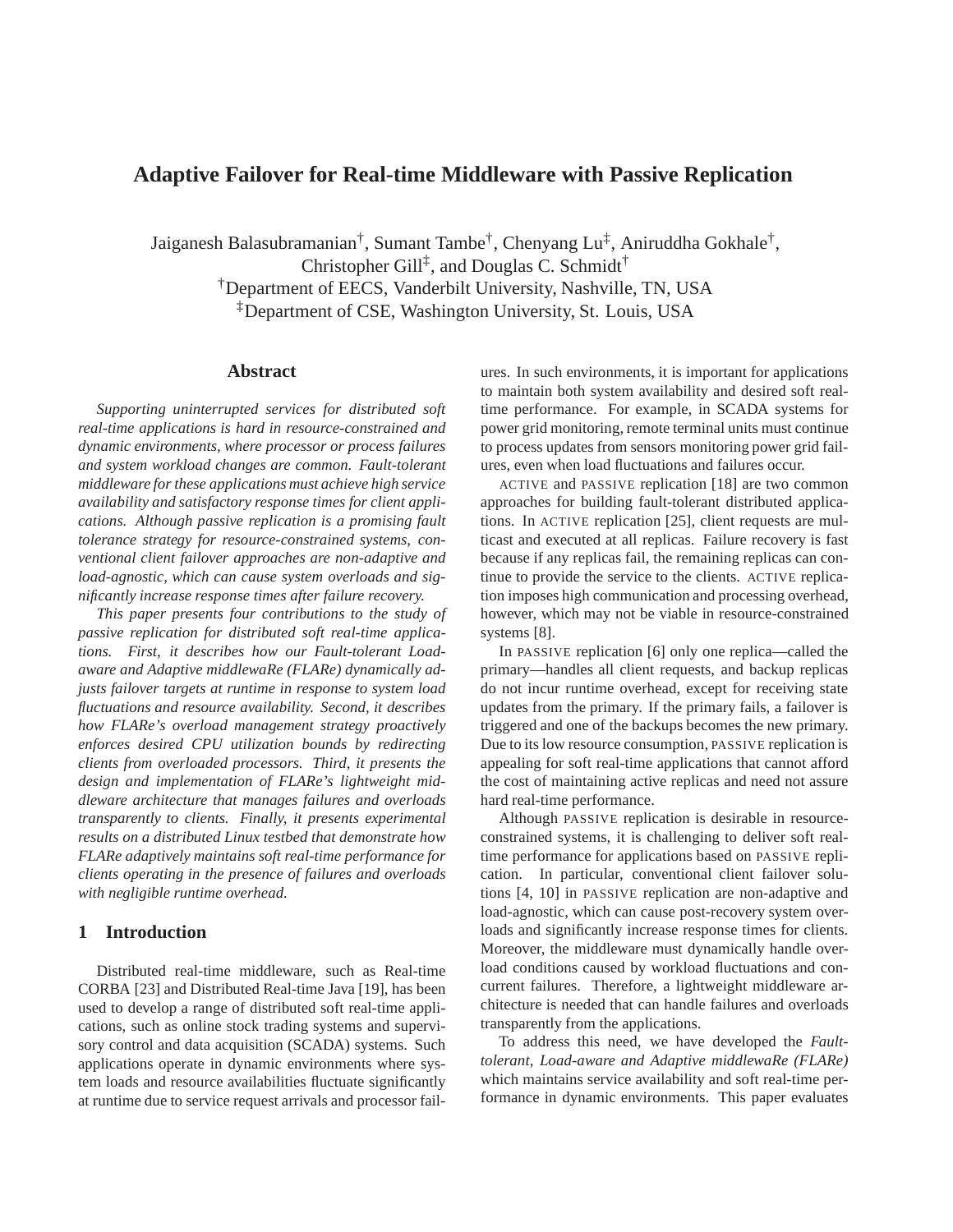the following contributions to developing distributed soft real-time applications:

- A **Load-aware Adaptive Failover (LAAF) strategy**, which dynamically adjusts failover targets in response to load fluctuations and processor/process failures based on current CPU utilization.
- A **Resource Overload Management rEdirector (ROME) strategy**, which dynamically enforces schedulable utilization bounds by proactively redirecting clients from overloaded processors.
- A **lightweight adaptive middleware architecture**, which handles failures and overloads transparently from applications.

FLARe has been implemented atop the TAO Realtime CORBA middleware (www.dre.vanderbilt.edu/ TAO) and evaluated empirically in the ISISlab testbed (www. dre.vanderbilt.edu/ISISlab). The experimental results reported in this paper demonstrate how FLARe can dynamically maintain both system availability and desired soft real-time performance for clients, while incurring negligible run-time overhead.

The remainder of this paper is organized as follows: Section 2 describes the system and fault models that form the basis for our work on FLARe; Section 3 describes the structure and functionality of FLARe; Section 4 empirically evaluates FLARe in the context of distributed soft real-time applications with dynamic application arrivals and failures; Section 5 compares FLARe with related research; and Section 6 presents concluding remarks.

# **2 System and Fault Models**

FLARe supports distributed systems where application servers provide multiple long-running services on a cluster of computing nodes. The services in a system are invoked by clients periodically via remote operation requests. Further, these types of systems experience *dynamic* workloads when clients start and stop services at runtime. Clients demand both soft real-time performance as well as system availability despite workload fluctuations and processor and process failures.

The end-to-end delay of a remote operation request comprises delays on the server, the client, and the network. FLARe is designed to bound server latencies, which often dominate in distributed real-time systems (*e.g.*, SCADA systems) equipped with high-speed networks. To meet desired server latencies FLARe allows users to specify a utilization bound for each CPU on the servers. The utilization bound can be set to below the schedulable utilization bound of the real-time scheduling policy (*e.g.*, rate monotonic) supported by the middleware scheduling service. At run time FLARe maintains desired server latencies by dynamically enforcing the utilization bounds on the servers<sup>1</sup>.

Processors and processes may experience fail-stop [25] failures and concurrent failures in multiple processors or processes can occur. To provide lightweight fault-tolerance, FLARe employs PASSIVE replication [7], where services are replicated and deployed across multiple processors. We assume that networks provide bounded communication latencies and do not fail or partition. This assumption is reasonable for many soft real-time systems, such as SCADA systems, where nodes are connected by highly redundant high-speed networks. Relaxing this assumption through integration of our middleware with network-level fault tolerance and QoS management techniques [1] is an area of future work.

#### **3 Design and Implementation of FLARe**

This section describes the design and implementation of FLARe. The key design goals of FLARe are to (1) mask clients from processor and process failures through transparent client failover, (2) alleviate post recovery overload through load-aware failover target selection, and (3) maintain desired soft real-time performance by dynamically enforcing suitable CPU utilization bounds on the servers through overload management.

#### **3.1 FLARe Middleware Architecture**

FLARe's architecture, shown in Figure 1, has four main components: the *middleware replication manager*, the *client failover manager* for each client process, the *monitor* on each processor hosting servers, and the *state transfer agent* on each process hosting servers. FLARe achieves fault-tolerance through PASSIVE replication of CORBA objects, where the primary and backup replicas are deployed across different processors in the distributed system.

**Middleware replication manager**. FLARe's *middleware replication manager* (MRM) allows server objects to provide information about (1) the processors and processes in which their primaries and backups are hosted, (2) the CPU utilization that they will require to serve client requests should they become primary, and (3) their interoperable object reference (IOR) so that clients can invoke remote operations on them when the server objects are added to the system. To manage the primary and backup replicas—and to make adaptive failover target decisions—FLARe's MRM uses a *monitor* on each processor to track failures and CPU utilizations of all processors hosting the primary and backup replicas of each server object.

As highlighted by label A in Figure 1, FLARe's MRM employs a *Load-Aware and Adaptive Failover* (LAAF) tar-

<sup>&</sup>lt;sup>1</sup>FLARe is targeted at *soft* real-time applications and does not provide hard guarantees on meeting every deadline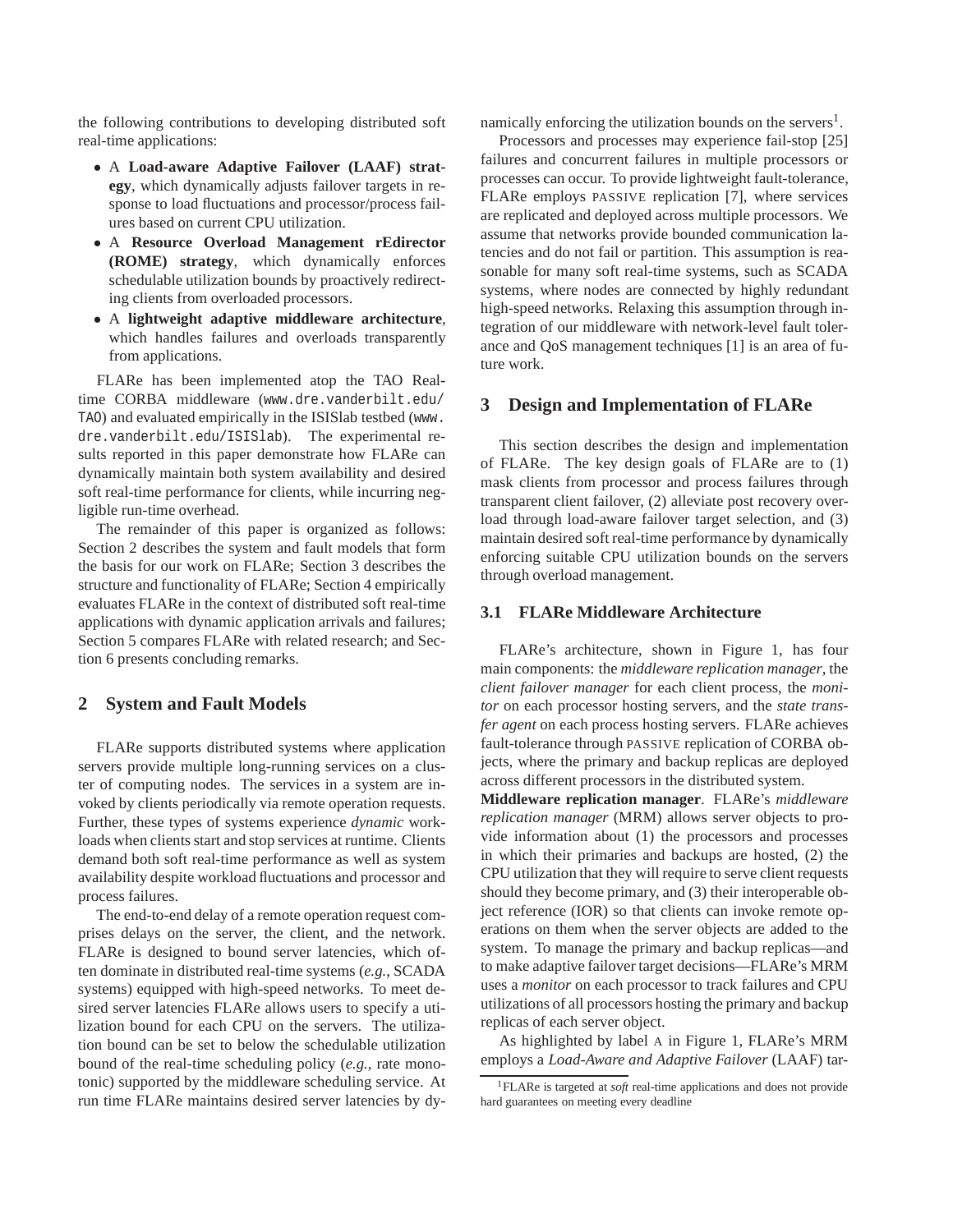get selection algorithm (described in Section 3.2) to prepare an rank-ordered list of failover targets for each *primary* object in the system. The rank list includes multiple failover targets in order to handle multiple failures of the same server object. In some situations the current *primary* replica can become overloaded, *e.g.*, due to sudden workload fluctuations and multiple failures. FLARe's MRM employs the *Resource Overload Management rEdirector* (ROME) algorithm (described in Section 3.3) to redirect clients from overload processors to maintain the desired soft real-time performance. The LAAF and ROME strategies are detailed in Section 3.2 and Section 3.3, respectively. Finally, MRM could be co-located with server objects (*i.e.,* Host 1 or Host 2 in Figure 1) as the computation load of the LAAF and ROME algorithms implemented in MRM is relatively low compared to that of the server objects.



Figure 1: **The FLARe Middleware Architecture**

**Monitors.** The liveliness of the processes hosting the server objects and CPU utilization of the hosts is probed by monitors co-located with the server objects. Failures of processes, if any, are communicated instantaneously to the MRM whereas the CPU utilization is communicated at a configurable sampling rate. We do not, however, require fine-grained time synchronization since the sampling period is typically longer than the task periods. For instance, the task periods in the experiments described in Section 4 vary from one second to one-tenth of a second whereas the monitor sampling period is greater than one second.

**Client failover manager**. As highlighted by label B in Figure 1, FLARe's *client failover manager* contains a *redirection agent* that is updated with failover and redirection targets so clients can recover transparently from failures and overloads, respectively. To handle failures, as highlighted by label C in Figure 1, FLARe's *client request interceptor* catches failure exceptions and instead of propagating the exception to the client application, the client request interceptor redirects the client invocation to the appropriate failover target provided by the redirection agent.

**State transfer agent**. As highlighted by label D in Figure 1, FLARe's *state transfer agent* allows server objects to inform it about changes to application states. The *state transfer agent* is updated with per-server-object failover targets by FLARe's MRM. When a *primary* replica in a process informs it about application state change, the *state transfer agent* utilizes interfaces provided by the server object to obtain the new state. The *state transfer agent* synchronizes the state of the *backup* replicas with the new state, by making remote invocations on the *backup* replicas using the provided failover target references as highlighted by label E in Figure 1.

FLARe schedules state update propagations from the primary replica to the backup replicas using remote operation requests, from the state transfer agent on the primary replica to one of the backup replicas. The period of the state update task is equal to the period of the primary task. In the current implementation, each state update task is scheduled on the processor hosting the backup replicas at the priority determined by the rate-monotonic scheduling algorithm.

To support distributed soft real-time applications in FLARe, the *primary* replica updates the states of its *backup* replicas *after* it sends its response to the client. This design choice significantly reduces the response times for clients, but supports only "best effort" guarantees for state synchronization. Replica consistency may be lost if the *primary* replica crashes after it responds to the client, but before it propagates its state update to the *backup* replicas. This design tradeoff is desirable in many distributed soft real-time applications where state can be reconstructed using subsequent (*e.g.*, sensor) data updates at the cost of transient degradation of services.

### **3.2 Load-aware and Adaptive Failover**

As described in Section 3.1, FLARe's MRM collects periodic measurement updates from the monitors about CPU utilizations and liveness of processors/processes. FLARe provides a *load-aware, adaptive failover (LAAF)* target selection algorithm that uses these measurements to select per-object failover targets. LAAF uses the following inputs: (1) the list of processors and the list of processes in each processor, (2) the list of primary object replicas operating in each process, (3) the list of backup replicas for each primary object replica and the processors hosting those replicas, and (4) the current CPU utilizations of all processors in the system. This algorithm is executed whenever there is a change in the CPU utilization by a *threshold* (*e.g.*,  $\pm$  10%)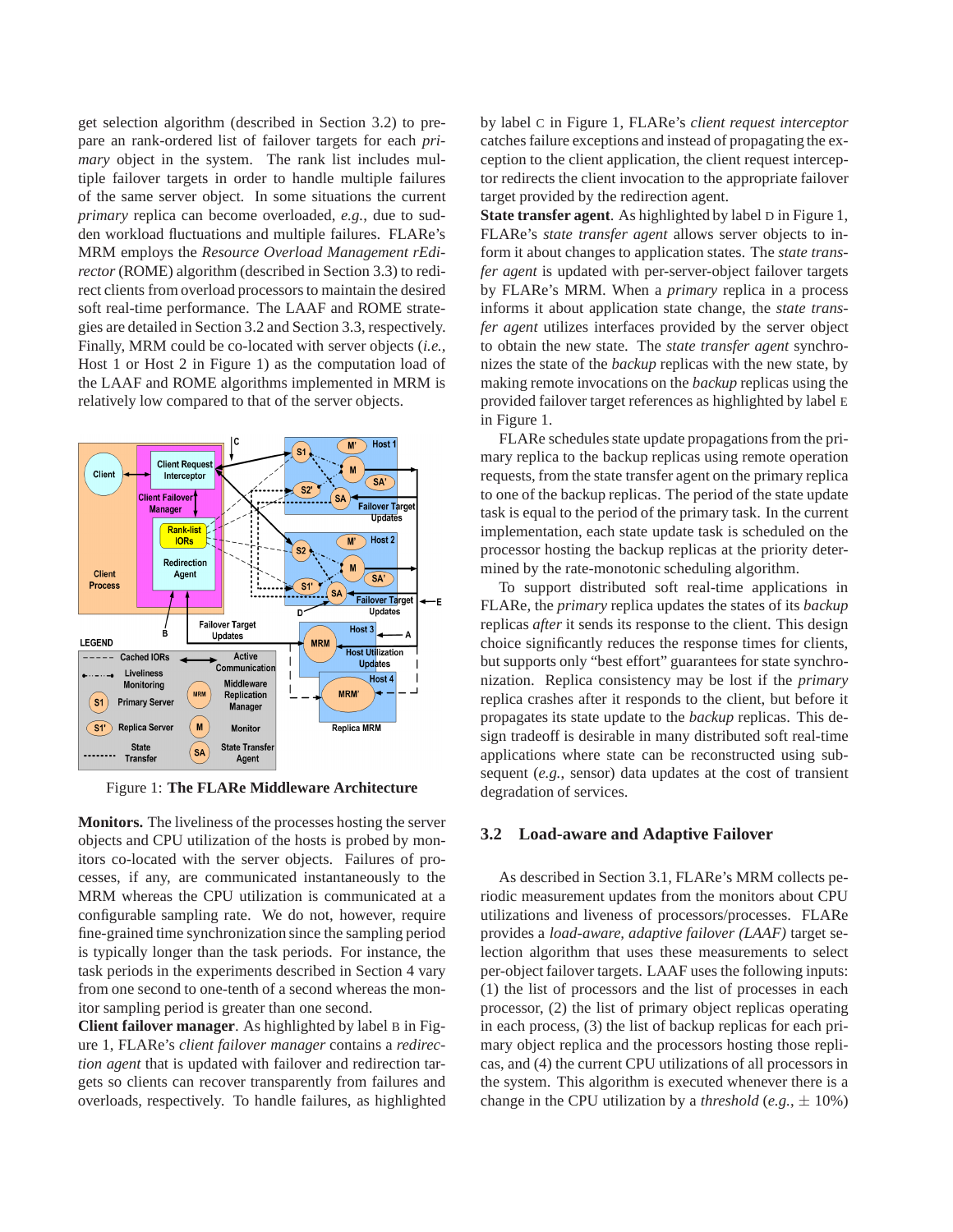in any of the processors in the system since FLARe must react to such dynamic changes.

The output of LAAF is a ranked list of failover targets for each primary object replica in the system. To deal with concurrent failures, FLARe maintains an ordered list of failover targets, instead of only the first one. When both the primary replica and some of its backup replicas fail concurrently, the client can failover to the first backup replica in the list that is still alive. LAAF estimates the post-failover CPU utilizations of processors hosting backup replicas for a primary object, assuming the primary object fails. The backup replicas are then ordered based on the estimated CPU utilizations of the processors hosting them, and the backup replica whose host has the lowest estimated CPU utilization is the first failover target of the replica. To balance the load after a processor failure, LAAF redirects the clients of different primary objects located on the same processor to replicas on different processors. Finally, the references (IORs) to those replicas are collected in a list and provided to the redirection agents for use during failure recovery. To reduce the failover delay, MRM *proactively* updates a client whenever its failover target list changes.

| <b>Algorithm 1 LAAF Target Selection Algorithm</b> |  |  |
|----------------------------------------------------|--|--|
|----------------------------------------------------|--|--|

| 1: $P_i$ : Set of processes on processor i |  |  |
|--------------------------------------------|--|--|
|--------------------------------------------|--|--|

- 2: *O<sup>j</sup>* : Set of primary replica objects in process *j*
- 3: *R<sup>k</sup>* : list of processors hosting backup replicas for a primary object *k*
- 4: *cu<sup>i</sup>* : current utilization of processor *i*
- 5: *eu<sup>i</sup>* : expected utilization of processor *i* after failovers
- 6:  $l_k$  : CPU utilization attributed to primary object k
- 7: **for** every processor *i* **do**

| 8: |  |  |  |  | $eu_i = cu_i$ // reset expected utilization |
|----|--|--|--|--|---------------------------------------------|
|----|--|--|--|--|---------------------------------------------|

- 9: **for** every process  $j$  in  $P_i$  **do**
- 10: **for** every primary object  $k$  in  $O_i$  **do**
- 11: sort  $R_k$  in increasing order of expected CPU utilization
- 12:  $eu_x + I_k$ , where processor *x* is the head of the sorted list *R<sup>k</sup>*
- 13: **end for**
- 14: **end for**
- 15: **end for**

Algorithm 1 depicts the steps in the LAAF target selection algorithm. For every processor in the system (line 7), LAAF iterates through all hosted processes (line 9), and the primary replicas that are hosted in those processes (line 10). For every primary replica, the algorithm determines the processors hosting its backup replicas and the least loaded of those processors (line 11). The algorithm then adds the load of the primary object replica (known to FLARe's MRM because of the registration process as explained in Section 3.1) to the load of least loaded processor and defines that as the

*expected utilization* of that processor (line 12) were such a failover to occur.

The algorithm repeats the process described above for every other primary replica object hosted in the same process (Lines 10–12). The least loaded failover processor is determined by considering the expected utilizations of the processors (line 11). This decision allows the algorithm to consider the failover of co-located primary replica objects within a processor while determining the failover targets of other primary replica objects hosted in the same processor. The failover target selection algorithm therefore makes decisions not only based on the dynamic load conditions in the system (which are determined by the monitors), but also based on load additions that may be caused by failovers of co-located primary objects. The failover targets are then used for redirecting a client if any failure occurs before the next time LAAF is run.

LAAF is optimized for multiple process failures or single processor failures. It may result in suboptimal failover targets, however, when multiple processors fail concurrently. In this case, clients of objects located on different failed processors may failover to a same processor, thereby overloading it. Similarly, LAAF may also result in suboptimal failover targets when process/processor failures and workload fluctuation occur concurrently, *i.e.*, before FLARe's MRM receives the updated CPU utilization from the monitors. To handle such overload situations FLARe employs the ROME algorithm (described next in Section 3.3) to redirect clients of overloaded processors, proactively to less loaded processors.

# **3.3 Resource Overload Management and Redirection**

FLARe's MRM employs the *Resource Overload Management and rEdirection (ROME)* algorithm to enforce desired CPU utilization and service delay bounds. FLARe allows users to specify a per-processor *utilization bound* based on the schedulable utilization bound of the real-time scheduling policy (*e.g.*, rate monotonic) supported by the middleware scheduling service. A processor whose CPU utilization exceeds the *utilization bound* is considered overloaded.

In the case of failures, the clients are redirected to appropriate failover targets based on decisions made by LAAF, as described in Section 3.2. In the case of overloads, clients of the current primary replicas are redirected automatically to the chosen new backup replicas. We refer to this load redistribution mechanism as *lightweight migration* since we migrate the *loads* (through client redirection) of objects as opposed to the less efficient alternative of migrating the *objects* themselves.

Algorithm 2 depicts the steps ROME uses to handle CPU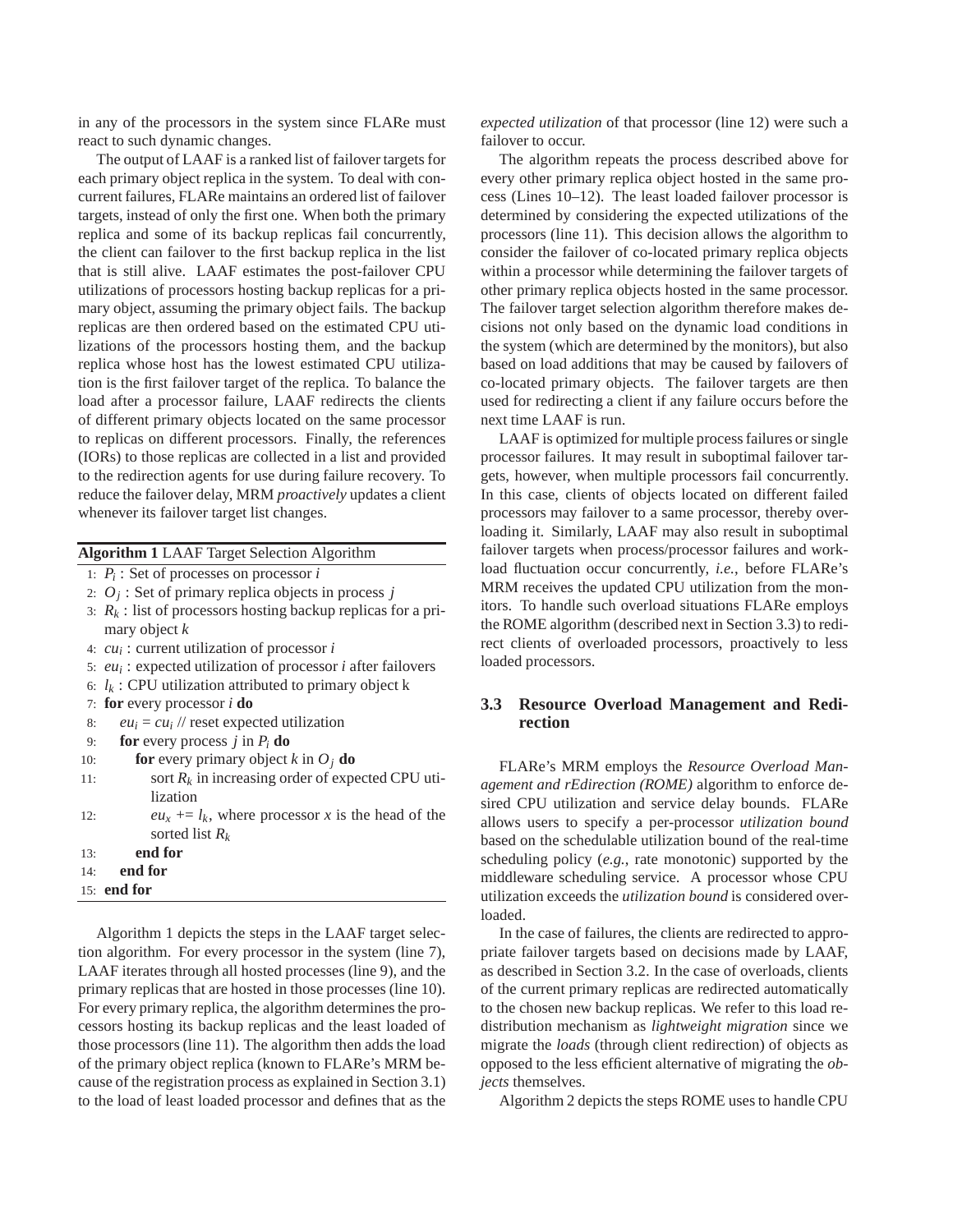overload and load imbalance, respectively.

**Algorithm 2** Determine Load-redistributing Targets

1:  $O_i$  : list of primary objects in an overloaded processor  $i$ 

2:  $R_j$ : list of processors hosting object *j*'s replicas

3: *cu<sup>i</sup>* : current utilization of processor *i* 4: *eu<sup>i</sup>* : expected utilization of processor *i* after migrations

5: *l<sup>j</sup>* : CPU utilization of primary object j 6: *t<sup>i</sup>* : upper bound for processor *i*'s CPU utilization

7:  $eu_i = cu_i$ , for every processor *i* 

8: **for** every overloaded processor *i* **do**

9: sort  $O_i$  in decreasing order of their CPU utilizations

10: **for** every object *j* in the sorted list  $O_i$  **do** 

11: *min* : processor *i* in  $R_i$  with lowest CPU utilization 12: **if**  $(l_j + eu_{min}) < t_{min}$  **then** 

13: migrate the load of object *j* to *j*'s replica in *min* 14:  $eu_{min} == l_i$ 

15:  $eu_i = l_i$ 16: **end if** 17: **if**  $eu_i < t_i$  **then** 

18: processor *i* is no longer overloaded; stop

19: **else** 20: migrate another primary object *j* in the proces-

sor *i*

21: **end if**

22: **end for**

23: **end for**

**Handling overloads**. When the CPU utilization at any of the processor crosses the *utilization bound*, FLARe's MRM triggers ROME to react to the overloads. FLARe determines the primary objects whose clients need to be redirected, and their target hosts, using ROME. Given an overloaded processor (*i.e.*, whose CPU utilization exceeds the *utilization bound*), ROME considers the primary objects on the processor in decreasing order of CPU utilization (line 9), and attempts to migrate the load generated by those objects to the least-loaded processor hosting their backup replicas (lines 11 through 15). The attempt fails if the least-loaded processor of the backup replicas would exceed the *utilization bound* if the migration occurs. ROME attempts migrations until (1) the processor is no longer overloaded or (2) all clients of primary objects in the overloaded processor have been considered for redirection.

Similar to LAAF, ROME also uses the *expected CPU utilization* to spread the load of multiple objects on an overloaded processor to different hosts. The expected CPU utilization accounts for the load change due to the redirection decisions affecting the overloaded processor. After new reconfigurations are identified, redirection agents are updated to redirect existing clients from the current primary replica to the selected backup replica at the start of the next remote invocation. Clients are thus redirected to new targets with less perturbations.

### **3.4 Implementation of FLARe**

FLARe has been implemented atop the TAO Real-time CORBA middleware. It is implemented in ∼9,000 lines of C++ source code (excluding the code in TAO). Below we highlight several key aspects of the FLARe implementation (a more detailed description of FLARe appears in [2]).

**Monitoring CPU utilization and processor failures**. On Linux, FLARe's *monitor* process uses the /proc/stat file to estimate the CPU utilization (*i.e.*, the fraction of time when the CPU is not idle) in each sampling period. We chose to measure the CPU utilization online, rather than relying on the estimated CPU utilization provided by users to account for estimation errors and for other activities in the middleware and OS kernel.

To detect the failure of a process quickly, each application process on a processor opens up a passive POSIX local socket (also known as a UNIX domain socket) and registers the port number with the monitor. The monitor connects to the socket and performs a blocking read. If an application process crashes, the socket and the opened port will be invalidated, in which case the monitor receives an invalid read error on the socket that indicates the process crash. Fault tolerance of the monitor processes is also achieved through passive replication. If the *primary* monitor replica fails to send updated information or to respond to FLARe's *middleware replication manager* (described below) within a timeout period, FLARe suspects that the processor has crashed.

**Middleware replication manager**. FLARe's *middleware replication manager* is designed using the Active Object pattern [26] to decouple the reporting of a load change or a failure from the process. This decoupling allows several monitors to register with FLARe's *middleware replication manager* while allowing synchronized access to its internal data structures. Moreover, FLARe can be configured with the LAAF and ROME algorithms via the Strategy pattern [12]. FLARe's *middleware replication manager* is replicated using SEMI\_ACTIVE replication [15] (provided by the TAO middleware), with regular state updates to the backup replicas.

**Client failover manager**. As shown in Figure 1, the client's failover manager comprises a CORBA portable interceptor-based *client request interceptor* [27] and a redirection agent, which together coordinate to handle failures in a manner transparent to the client application logic. Whenever a primary fails, the interceptor catches the CORBA COMM\_FAILURE exception. Since portable interceptors are not remotely invocable objects, it was not feasible for an external entity (such as a MRM) to send the rank list information to the interceptor, which is necessary to determine the next failover target. The redirection agent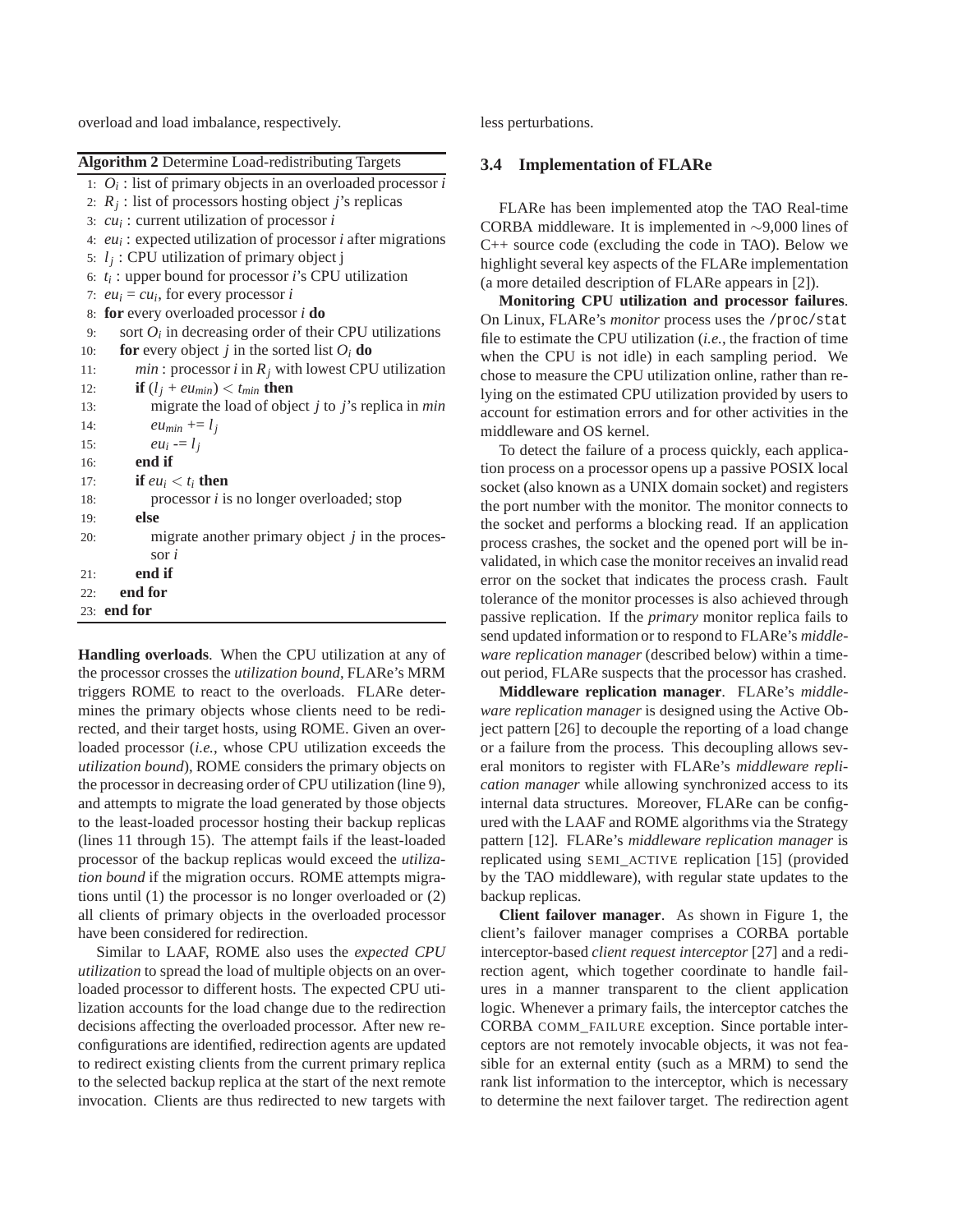is therefore a CORBA object that runs in a separate thread from the interceptor thread. The interceptor consults the redirection agent for the failover target from the rank list it maintains. The interceptor will then reissue the request to the new target. The rank list is propagated to the redirection agent *proactively* by FLARe's MRM whenever the failover target list changes.

# **4 Empirical Evaluation of FLARe**

We empirically evaluated FLARe at ISISlab (www.dre. vanderbilt.edu/ISISlab) on a testbed of 14 blades. Each blade has two 2.8 GHz CPUs, 1GB memory, a 40 GB disk, and runs the Fedora Core 4 Linux distribution. Our experiments used one CPU per blade and the blades were connected via a CISCO 3750G switch into a 1 Gbps LAN. 12 of the blades ran Real-time CORBA applications on FLARe. FLARe's MRM and its backup replicas ran in the other 2 blades. To emulate distributed soft real-time applications, the clients in these experiments used threads running in the Linux real-time scheduling class to invoke operations on server objects at periodic intervals. All operations and state updates on the servers were executed according to the rate monotonic scheduling policy supported by the TAO scheduling service.

#### **4.1 Evaluating LAAF**

The first experiment was designed to evaluate FLARe's LAAF algorithm (described in Section 3.2) and compare it with the optimal *static* client failover strategy. In the static client failover strategy, the client middleware is initialized with a *static* list of IORs of the backup replicas, ranked based on the CPU utilization of their processors at *deployment time*. The list is not updated at run-time based on the current CPU utilizations in the system (the failover targets are optimal at deployment time, but any *static* failover target can become suboptimal at run-time in face of dynamic workloads). In contrast, LAAF dynamically recomputes failover targets whenever there is a change in the CPU utilization by a *threshold* (*e.g.*,  $\pm$  10%) in any of the processors in the system.

**Experiment setup.** Figure 2 and Table 1 illustrate our experimental setup. The experiment ran for 300 seconds. To evaluate FLARe in the presence of *dynamic workload changes*, at 50 seconds after the experiment was started, we introduced dynamic invocations on two server objects DY-1 and DY-2, using client objects, CL-5, and CL-6, respectively. The *static* failover strategy selects failover targets that are optimal at deployment time, as follows: if A-1 fails, contact A-3 followed by A-2; if B-1 fails, contact B-3 followed by B-2.

We emulated a process failure 150 seconds after the

experiment started. We used a fault injection mechanism, where when clients CL-1 or CL-2 make invocations on server objects A-1 or B-1, respectively, the server objects calls the *exit (1)* command, crashing the process hosting server objects A-1 and B-1 on processor TANGO. The clients receive COMM\_FAILURE exceptions, and then failover to replicas chosen by the failover strategy.



Figure 2: **Load-aware Failover Experiment Setup**

**Analysis of results.** Figure 3a shows the CPU utilizations at all the processors, when clients used the static client failover strategy. At 50 seconds, servers DY-1 and DY-2 were invoked by clients CL-5 and CL-6 causing the CPU utilizations at processors LAMBADA and CHARLIE to increase from 0% to 50%.

At 150 seconds when process hosting both A-1 and B-1 fails on the processor TANGO, clients CL-1 and CL-2 failover to the statically configured replicas A-3 at processor LAMBADA and B-3 at processor CHARLIE respectively. As a result, the CPU utilizations at processors LAMBADA and CHARLIE increase to 90% and 80% respectively. Note that 90% CPU utilization is highly undesirable in middleware systems because it is close to saturating the CPU which may result in kernel starvation and system crash [22]. The high CPU utilizations on processors CHARLIE and LAMBADA occur, because the *static* client failover strategy did not account for *dynamic* system loads while determining client failover targets.

| Client               | Server | Invocation                  | Server Object |  |
|----------------------|--------|-----------------------------|---------------|--|
| Object               | Object | Rate (Hz)                   | Utilization   |  |
| <b>Static Loads</b>  |        |                             |               |  |
| $CL-1$               | $A-1$  | 10                          | 40%           |  |
| $CL-2$               | $B-1$  | 5                           | 30%           |  |
| $CL-3$               | c-1    | $\mathcal{D}_{\mathcal{L}}$ | 20%           |  |
| $CL-4$               | $D-1$  |                             | 10%           |  |
| <b>Dynamic Loads</b> |        |                             |               |  |
| $CL-5$               | $DY-1$ |                             | 50%           |  |
| $CL-6$               | $DY-2$ | 10                          | 50%           |  |

#### Table 1: **Experiment setup for LAAF**

In contrast, FLARe's MRM triggers LAAF to recompute the failover targets in response to load changes. At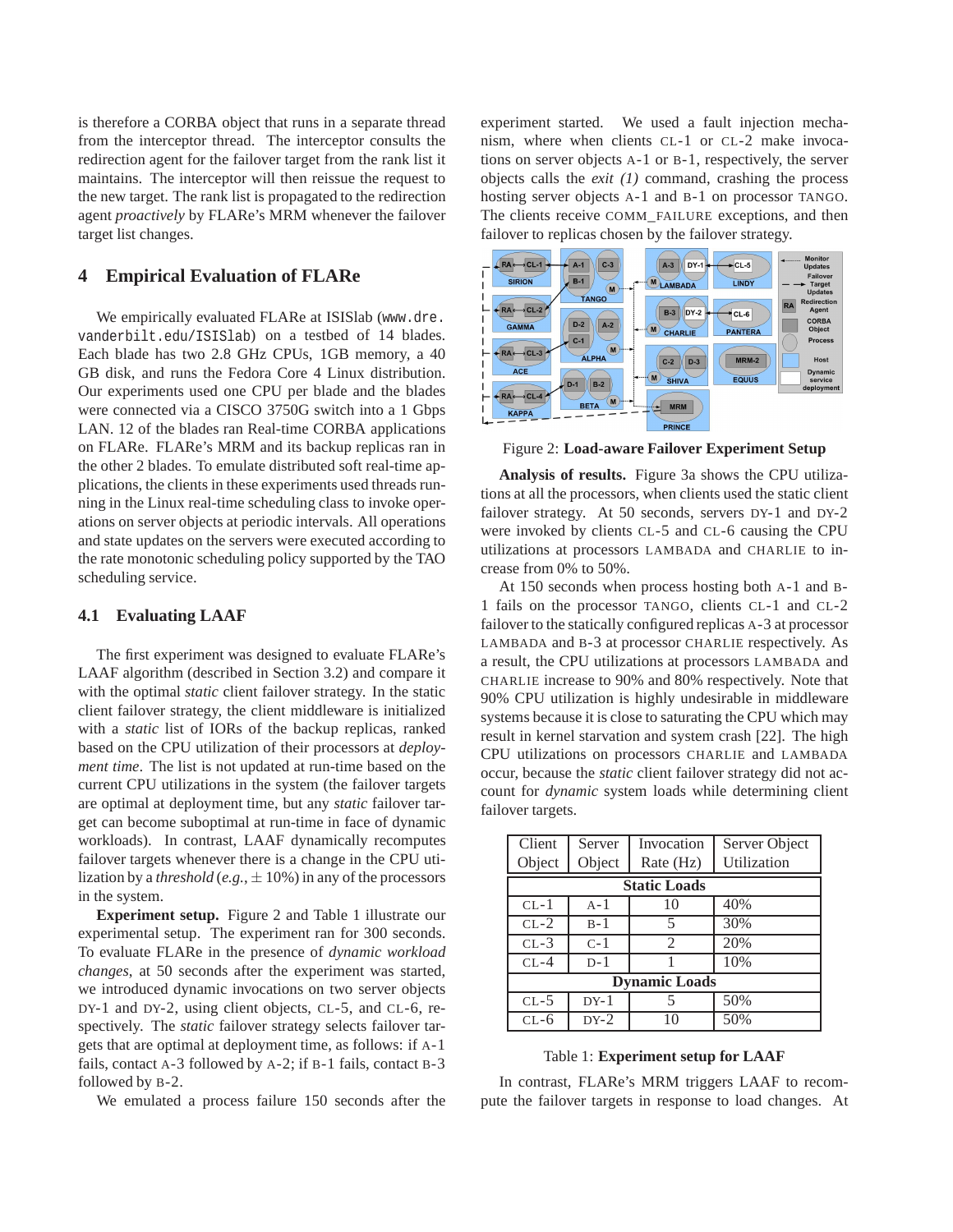

Figure 3: CPU utilizations with static and adaptive failover strategies

50 seconds, LAAF changed the failover target of the primary replica A-1 from A-3 to A-2, in response to the load increase on processor LAMBADA (host of A-3). Similarly, LAAF also changed the failover target of B-1 from B-3 to B-2 in response to the load increase on processor CHAR-LIE (host of B-3). At 150 seconds, clients CL-1 and CL-2 failover to backup replicas A-2 and B-2 respectively. As shown in Figure 3b, none of the processor utilizations is greater than 60% after the failover of clients CL-1 and CL-2. This result shows that LAAF effectively alleviates processor overloads after failure recovery, due to its adaptive and load-aware failover strategy.

# **4.2 Evaluating ROME**

We designed two more experiments to evaluate the ROME algorithm described in Section 3.3. We stresstested ROME under overloads caused by dynamic workload changes and multiple failures.



Figure 4: **Overload Redirection Experiment Setup**

**Experiment setup.** Figure 4 and Table 2 show the experimental setup. The utilization bound on every processor was set to 70%, which is below the schedulable utilization bound (based on the number of tasks) for the rate monotonic policy supported by the middleware scheduling service. The required server delay for each task equalled its invocation period.

| Client               | Server | Invocation                  | Server Object |  |  |
|----------------------|--------|-----------------------------|---------------|--|--|
| Object               | Object | Rate (Hz)                   | Utilization   |  |  |
| <b>Static Loads</b>  |        |                             |               |  |  |
| $CL-1$               | $A-1$  | 10                          | 40%           |  |  |
| $CL-2$               | $B-1$  | 5                           | 30%           |  |  |
| $CL-3$               | $C-1$  | $\mathcal{D}_{\mathcal{L}}$ | 30%           |  |  |
| $CL-4$               | $D-1$  |                             | 10%           |  |  |
| <b>Dynamic Loads</b> |        |                             |               |  |  |
| $CL-5$               | H-1    | 10                          | 50%           |  |  |

Table 2: **Experiment setup for ROME**

**Concurrent Workload Change and Process Failure.** We emulated a failure 50 seconds after the experiment started. We used a fault injection mechanism, where when client CL-1 makes invocations on server object A-1, the server object calls the *exit* (1) command, crashing the process hosting server object A-1 on the processor TANGO. The client CL-1 receives a COMM\_FAILURE exception due to the failure of A-1, and then consults its rank list to make a failover decision, which is A-2. At the same time, a client CL-5 starts making invocations on a new service H-1.

As a result of the concurrent failure and workload change, the load on the processor BETA rises to 90% (highlighted by point A in the Figure 5a), which exceeds the specified utilization bound (70%) and consequently triggers ROME. ROME then performs a lightweight migration of the clients of A-2 and redirects all of its clients to A-3, which is hosted in the least loaded of all the processors hosting a replica of A-1. Within 1 second, the utilization of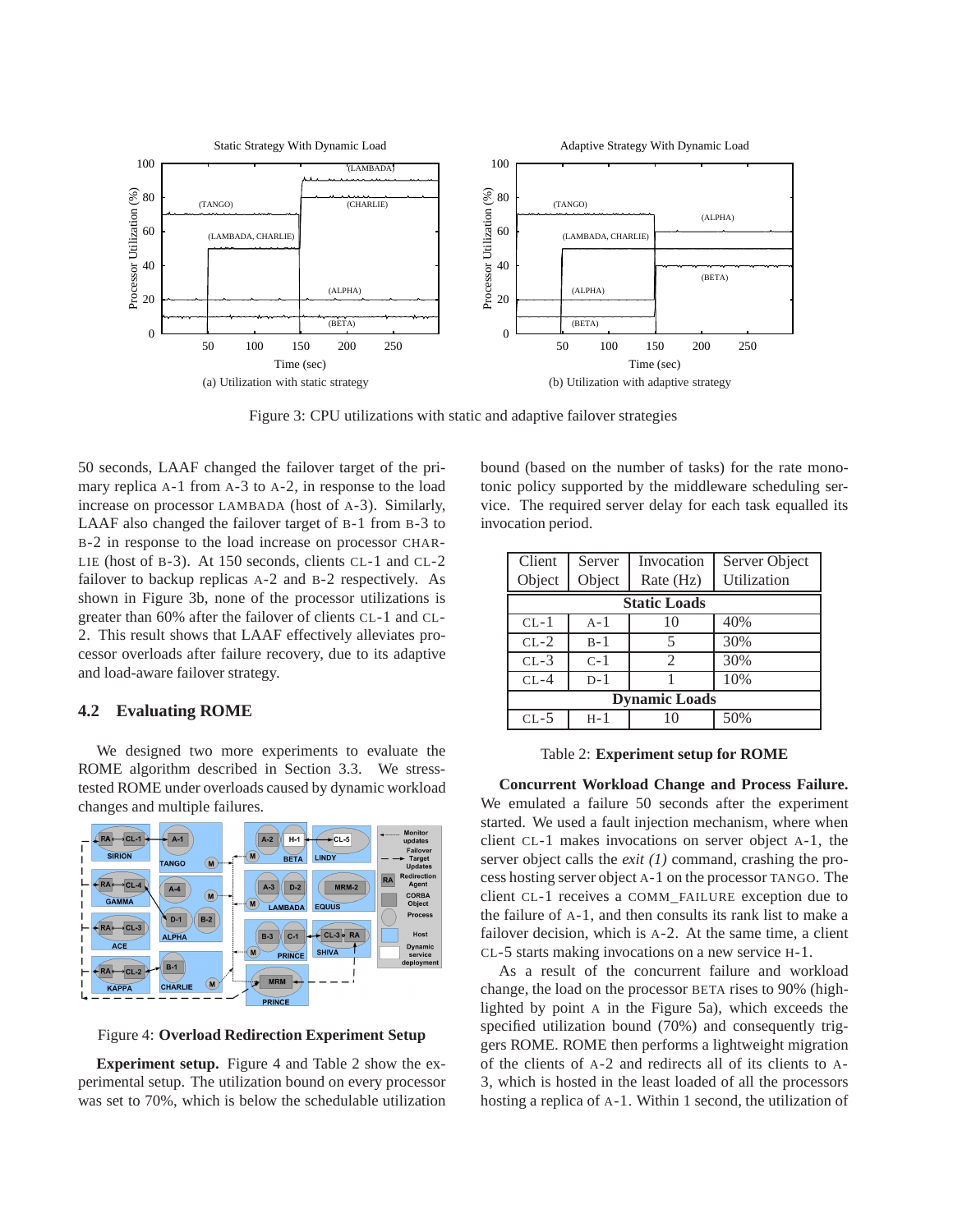

Figure 5: Evaluation of ROME

processor BETA decreases to 50%, while the utilization of processor LAMBADA increases to 40% due to A-3 becoming the new primary replica.

At this stage, the CPU utilizations of all processors are below 70%. We also plot the measured end-to-end response times perceived by the clients in Figure 5b. After ROME redirected the client's requests, the end-to-end response times of all the clients drop below the required server delays, indicating that every server object achieved its required server delay (which is a part of the corresponding end-to-end response times). This result demonstrated that ROME can handle overload effectively and efficiently.

**Concurrent Failures.** We then stress-tested ROME further with concurrent failures. Since the CPU utilizations in the system have changed dynamically, FLARe's MRM also employs LAAF to redetermine the failover targets for all the primary objects in the system. The recomputed failover targets are as follows: (1) for A-1, it is  $\langle A-4, A-2 \rangle$  (2) for B-1, it is  $\langle B-2,B-3\rangle$ , and (3) for D-1, it is  $\langle D-2\rangle$ 

We emulated a failure 150 seconds after the experiment started. We used a fault injection mechanism, where when clients CL-1 and CL-2 make invocations on server objects A-3 and B-1, respectively, the server objects call the *exit (1)* command, crashing the process hosting server objects A-3 on processor LAMBADA and B-1 on processor CHARLIE. The clients receive COMM\_FAILURE exceptions, and then fail over to replicas chosen by the failover strategy. Using the failover targets computed by LAAF, client CL-1 fails over to A-4 while client CL-2 fails over to B-2, both of which end up starting on the same processor ALPHA, which is already hosting a primary D-1.

As a result, the CPU utilization of the processor ALPHA jumps to 80% (as highlighted by point B in Figure 5a), while the clients CL-1, CL-2, and CL-4 see an increase in response times (as shown in Figure 5b). FLARe's MRM triggers ROME once again to resolve the overload, starting with the most heavily loaded service, A-4, but clients of A-4 cannot be moved, as that would again overload the processor BETA. Hence, ROME redirects all clients of B-2 (which is the next most heavily loaded object) to its replica B-3 on processor PRINCE. As a result, the CPU utilizations of all the processors settle below 70% as shown by point (B in Figure 5a), while the end-to-end response times (and hence the server delays) drop below the required server delays.

This experiment demonstrates that ROME can effectively enforce the specified utilization bound and server delays by dynamically handling overloads caused by concurrent failures and workload changes.

#### **4.3 Failover Delay**

To empirically evaluate the failover delays under the *static* and the *adaptive* failover strategies, we ran an experiment with client CL-1 invoking 10,000 requests on server object A-1. No other processes operated in the processor hosting A-1, so that the response time will equal the execution time of the server. A fault was injected to kill the server while executing the 5,001*st* request. The clients then failover to backup server objects A-2, which execute the remaining 5,000 requests (including the one experiencing the failure).

The left side of Figure 6 shows the different response times perceived by client C-1 in the presence of server object failures. The failover delays for the *static* and *adaptive* failover strategies are similar because under the static strategy the client knows the failover decision *a priori*, while under the LAAF strategy, FLARe's MRM proactively sends the updated failover targets to the client so they are also readily available when a failover occurs. Our results indicate that FLARe's proactive failover strategy achieves fast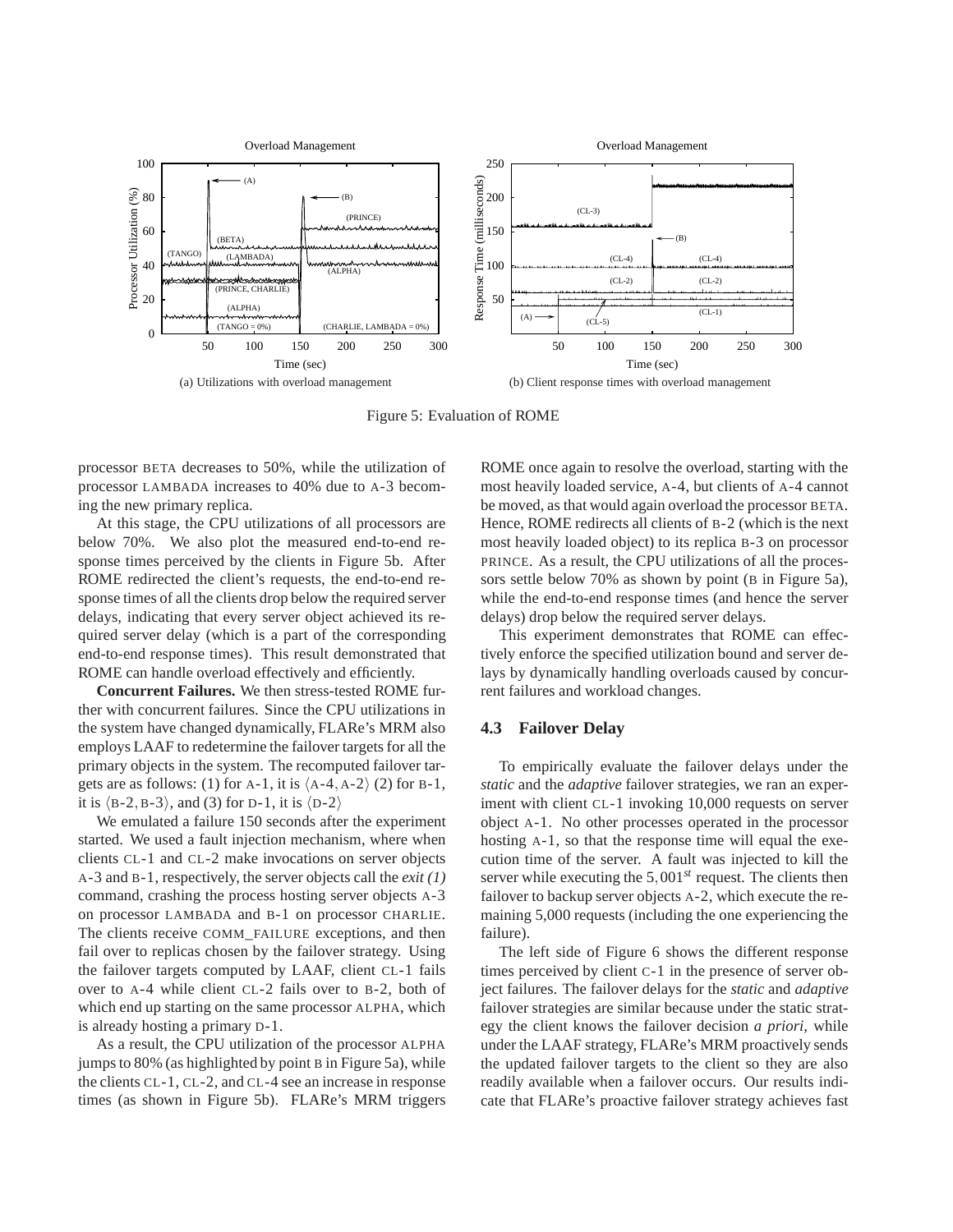

Figure 6: **Failover delay and run-time overhead**

failover with a failover delay comparable to the static strategy.

#### **4.4 Overhead under Fault-Free Conditions**

FLARe uses a CORBA client request interceptor to catch COMM\_FAILURE exceptions and transparently redirect clients to suitable failover targets. To evaluate the runtime overhead of these per-request interceptions during normal failure free conditions, we ran a simple experiment with client CL-1 making invocations on server object A-1 with and without client request interceptors.

We ran this experiment for 50,000 iterations and measured the average response time perceived by CL-1. The right side of Figure 6 shows that the average response time perceived by CL-1 increased by only 8 microseconds when using the client request interceptor. This result shows that interceptors add negligible overhead to the normal operations of an application.

# **5 Related Work**

**Fault-tolerance in non-real-time middleware.** Prior research has focused on designing fault-tolerant middleware systems using CORBA [11, 3, 4]. A survey of different architectures, approaches, and strategies using CORBA-based fault-tolerance capabilities is presented in [10]. Research has also focused on non-CORBA based fault-tolerant middleware. For example, IFLOW [8] uses fault-prediction techniques to increase or decrease the frequency of backup replica state synchronizations to optimize state transfer during failure recovery. These prior middleware platforms, however, were not designed for real-time applications. In contrast, FLARe can maintain desired soft real-time performance in face of dynamic workload and failures.

**Fault-tolerance in real-time systems based on active replication.** Prior research has focused on developing middleware systems that provide fault-tolerance for real-time systems using ACTIVE replication. AQUA [21] dynamically adapts the number of replicas receiving a client request in an ACTIVE replication scheme so that slower replicas do not affect the response times received by clients. Eternal [20] dynamically changes the locations of active replicas by migrating soft real-time objects from heavily loaded processors to lightly loaded processors, thereby providing better response times for clients. In the past decade, research has also focused on task partitioning algorithms [17, 9, 14] that allocate tasks and their ACTIVE replicas on appropriate processors at deployment time while satisfying timing and dependability constraints. We recognize that hard realtime systems require predictable performance despite the occurence of failures, and hence require ACTIVE replication. In contrast, FLARe focuses on PASSIVE replication, which is more suitable for resource-constrained distributed soft real-time applications due to its low resource usage.

**Fault-tolerance in real-time systems based on passive replication.** MEAD [24] reduces fault detection and client failover time by determining the possibility of a primary replica failure using simple failure prediction mechanisms and redirects clients to alternate servers before failures occur. [28] presents a real-time primary backup replication scheme that uses scheduling algorithms such as rate monotonic scheduling algorithm for providing temporal consistency guarantees for operations as well as update transmissions. The key contributions of FLARe are its adaptive failover target selection and overload management approach for handling dynamic soft real-time applications.

Prior research has also focused on deployment-time scheduling and task partitioning algorithms that deploy tasks and their PASSIVE replicas in their appropriate processors. [5] analyzes first-fit assignments for periodic realtime tasks scheduled using rate monotonic priority assignments with both passive and active instances. To provide fault-tolerance for aperiodic tasks in multiprocessor systems, [13] introduces backup overbooking techniques that allocate multiple passive replicas to the same processor assuming that only some passive replicas must be activated at the same time. Likewise, [16] proposes adaptive fault tolerance mechanisms to choose a suitable redundancy strategy for dynamically arriving aperiodic tasks based on system resource availability and supports both PASSIVE and ACTIVE replication. FLARe can benefit from such work for deploying long-running periodic tasks and their PASSIVE replicas at their most appropriate processors. The novelty of FLARe lies its capability to adapt to dynamic workloads through load-aware failover and overload management.

# **6 Concluding Remarks**

This paper presents the Fault-tolerant Load-aware and Adaptive middlewaRe (FLARe) for distributed soft real-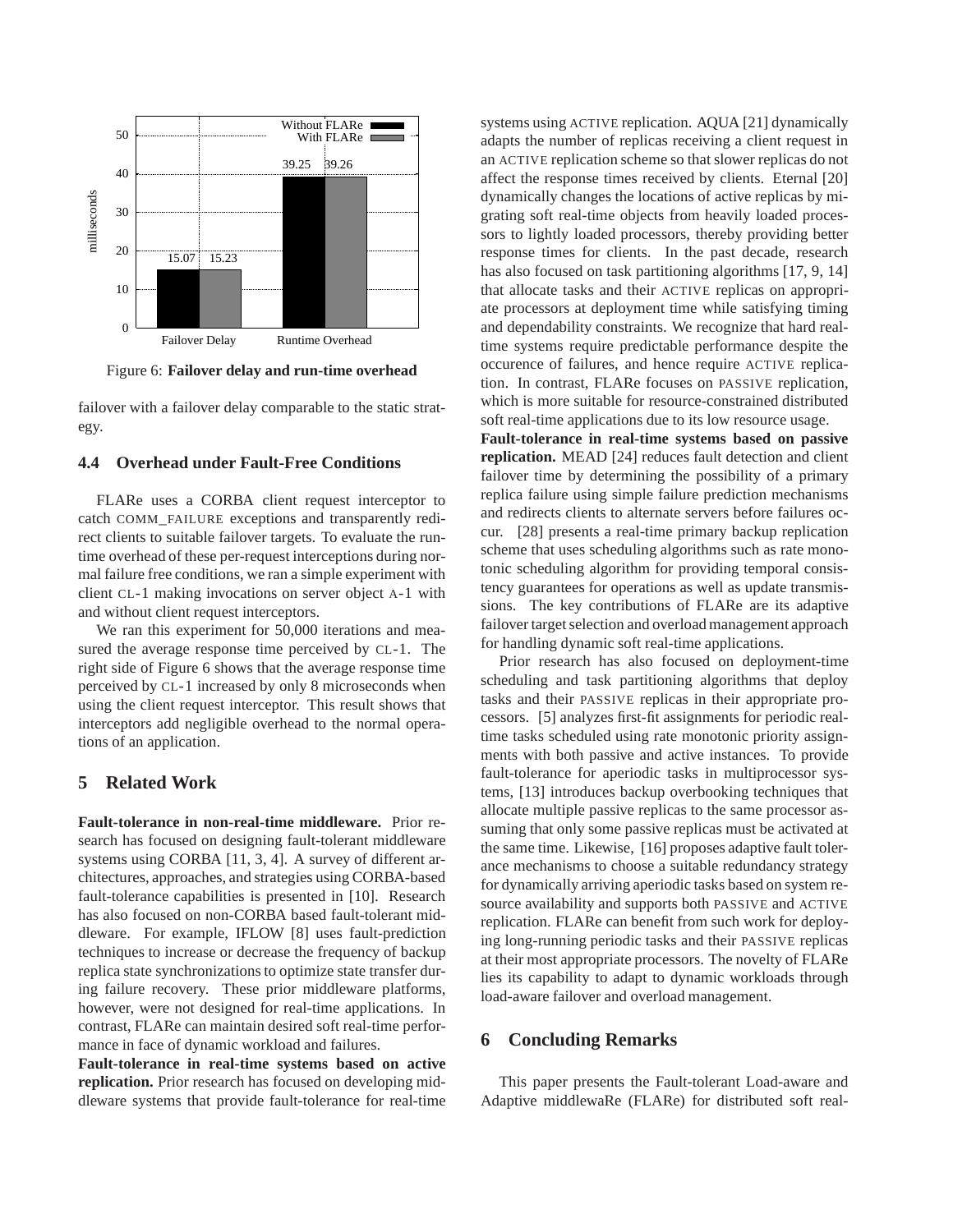time applications. FLARe features (1) the Load-aware and Adaptive Failover (LAAF) strategy that adapts failover targets based on system load; (2) the Resource Overload Management Redirector (ROME) strategy that dynamically enforces CPU utilization bounds to maintain desired server delays in face of concurrent failures and load changes; and (3) an efficient fault-tolerant middleware architecture that supports transparent failover to passive replicas. FLARe has been implemented on top of the TAO RT-CORBA middleware as open-source software. Empirical evaluation on a distributed testbed demonstrates FLARe's capability to maintain system availability and soft real-time performance in the face of dynamic workload and failures while introducing only negligible run-time overhead.

*Acknowledgments:* This work has been supported in part by NSF CAREER Award CNS-0448554.

# **References**

- [1] J. Balasubramanian, S. Tambe, B. Dasarathy, S. Gadgil, F. Porter, A. Gokhale, and D. C. Schmidt. Netqope: A model-driven network qos provisioning engine for distributed real-time and embedded systems. In *RTAS' 08*, pages 113–122, 2008.
- [2] J. Balasubramanian, S. Tambe, A. Gokhale, C. Lu, C. Gill, and D. C. Schmidt. FLARe: a Fault-tolerant Lightweight Adaptive Real-time Middleware for Distributed Real-time and Embedded Systems. Technical Report ISIS-08-812, Institute for Software Integrated Systems, Vanderbilt University, Nashville, TN, October 2008.
- [3] R. Baldoni and C. Marchetti. Three-tier replication for ftcorba infrastructures. *Softw. Pract. Exper.*, 33(8):767–797, 2003.
- [4] T. Bennani, L. Blain, L. Courtes, J. C. F. M. O. Killijian, E. Marsden, and F. Taiani. Implementing Simple Replication Protocols using CORBA Portable Interceptors and Java Serialization. In *Proc. of DSN. (2004)*.
- [5] A. A. Bertossi, L. V. Mancini, and F. Rossini. Fault-Tolerant Rate-Monotonic First-Fit Scheduling in Hard-Real-Time Systems. *IEEE Trans. Parallel Distrib. Syst.*, pages 934–945, 1999.
- [6] N. Budhiraja, K. Marzullo, F. B. Schneider, and S. Toueg. The Primary-backup Approach. In *Distributed systems (2nd Ed.)*, pages 199–216. 1993.
- [7] N. Budhiraja, K. Marzullo, F. B. Schneider, and S. Toueg. The Primary-backup Approach. In *Distributed systems (2nd Ed.)*, pages 199–216. ACM Press/Addison-Wesley Publishing Co., New York, NY, USA, 1993.
- [8] Z. Cai, V. Kumar, B. F. Cooper, G. Eisenhauer, K. Schwan, and R. E. Strom. Utility-Driven Proactive Management of Availability in Enterprise-Scale Information Flows. In *Proceedings of ACM/Usenix/IFIP Middleware*, pages 382–403, 2006.
- [9] J.-J. Chen, C.-Y. Yang, T.-W. Kuo, and S.-Y. Tseng. Real-Time Task Replication for Fault Tolerance in Identical Multiprocessor Systems. In *RTAS '07*, pages 249–258, 2007.
- [10] P. Felber and P. Narasimhan. Experiences, Approaches and Challenges in building Fault-tolerant CORBA Systems. *Computers, IEEE Transactions on*, 54(5):497–511, May 2004.
- [11] R. Friedman and E. Hadad. Fts: A high-performance corba fault-tolerance service. In *Proc. of WORDS.(2002)*.
- [12] E. Gamma, R. Helm, R. Johnson, and J. Vlissides. *Design Patterns: Elements of Reusable Object-Oriented Software*. Addison-Wesley, Reading, MA, 1995.
- [13] S. Ghosh, R. Melhem, and D. Mossé. Fault-Tolerance Through Scheduling of Aperiodic Tasks in Hard Real-Time Multiprocessor Systems. *IEEE Trans. Parallel Distrib. Syst.*, 8(3):272–284, 1997.
- [14] S. Ghosh, R. R. Rajkumar, J. Hansen, and J. Lehoczky. Scalable resource allocation for multi-processor qos optimization. In *ICDCS '03*, page 174, Providence, RI, USA, 2003.
- [15] A. S. Gokhale, B. Natarajan, D. C. Schmidt, and J. K. Cross. Towards real-time fault-tolerant corba middleware. *Cluster Computing*, 7(4):331–346, 2004.
- [16] O. Gonzalez, H. Shrikumar, J. A. Stankovic, and K. Ramamritham. Adaptive fault tolerance and graceful degradation under dynamic hard real-time scheduling. In *RTSS '97*, page 79, San Francisco, CA, USA, 1997.
- [17] S. Gopalakrishnan and M. Caccamo. Task partitioning with replication upon heterogeneous multiprocessor systems. In *RTAS '06*, pages 199–207, 2006.
- [18] R. Guerraoui and A. Schiper. Software-Based Replication for Fault Tolerance. *IEEE Computer*, 30(4):68–74, Apr. 1997.
- [19] E. D. Jensen. Distributed Real-time Specification for Java. java.sun.com/aboutJava/communityprocess/jsr/jsr\_050\_drt.html, 2000.
- [20] V. Kalogeraki, P. M. Melliar-Smith, L. E. Moser, and Y. Drougas. Resource Management Using Multiple Feedback Loops in Soft Real-time Distributed Systems. *Journal of Systems and Software*, 2007.
- [21] S. Krishnamurthy, W. H. Sanders, and M. Cukier. An Adaptive Quality of Service Aware Middleware for Replicated Services. *IEEE Transactions on Parallel and Distributed Systems*, 14(11):1112–1125, 2003.
- [22] C. Lu, X. Wang, and C. Gill. Feedback Control Real-time Scheduling in ORB Middleware. In *Proc. of RTAS. (2003)*.
- [23] Object Management Group. *Real-time CORBA Specification v1.2 (static)*, OMG Document formal/05-01-04 edition, Nov. 2005.
- [24] S. Pertet and P. Narasimhan. Proactive recovery in distributed corba applications. In *DSN '04*, pages 357–366, 2004.
- [25] R. D. Schlichting and F. B. Schneider. Fail-stop Processors: An Approach to Designing Fault-tolerant Computing Systems. *ACM Trans. Comput. Syst.*, 1(3):222–238, 1983.
- [26] D. C. Schmidt, M. Stal, H. Rohnert, and F. Buschmann. *Pattern-Oriented Software Architecture: Patterns for Concurrent and Networked Objects, Volume 2*. Wiley & Sons, New York, 2000.
- [27] N. Wang, D. C. Schmidt, O. Othman, and K. Parameswaran. Evaluating Meta-Programming Mechanisms for ORB Middleware. *IEEE Communication Magazine, special issue on Evolving Communications Software: Techniques and Technologies*, 39(10):102–113, Oct. 2001.